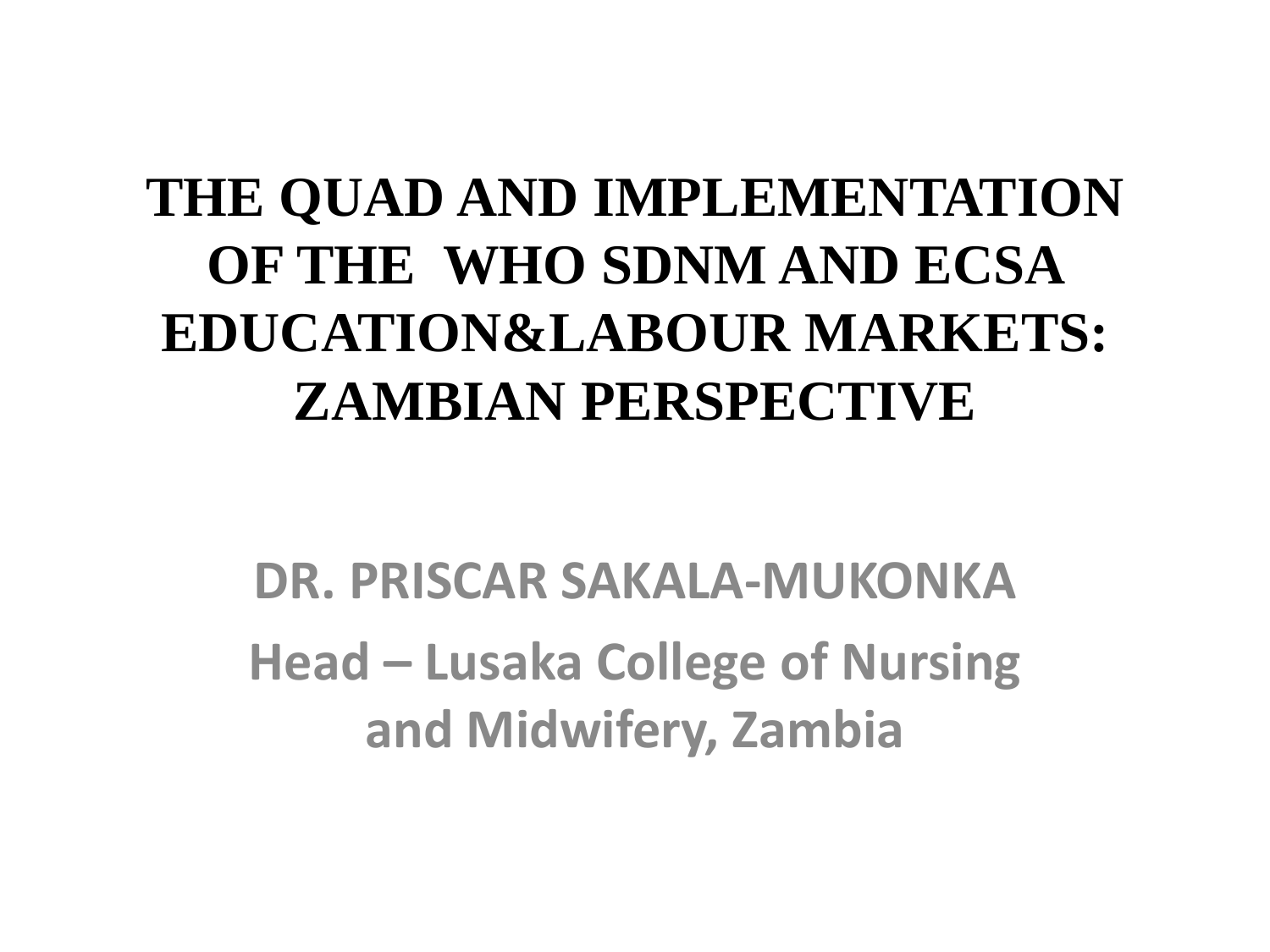### **Presentation outline**

- Introduction
- Establishment of the Quad in Zambia
- The Quad working relationships
- WHO Global Strategic Directions for Nursing and Midwifery ( and the ECSA Nursing Education Reports): a Zambian perspective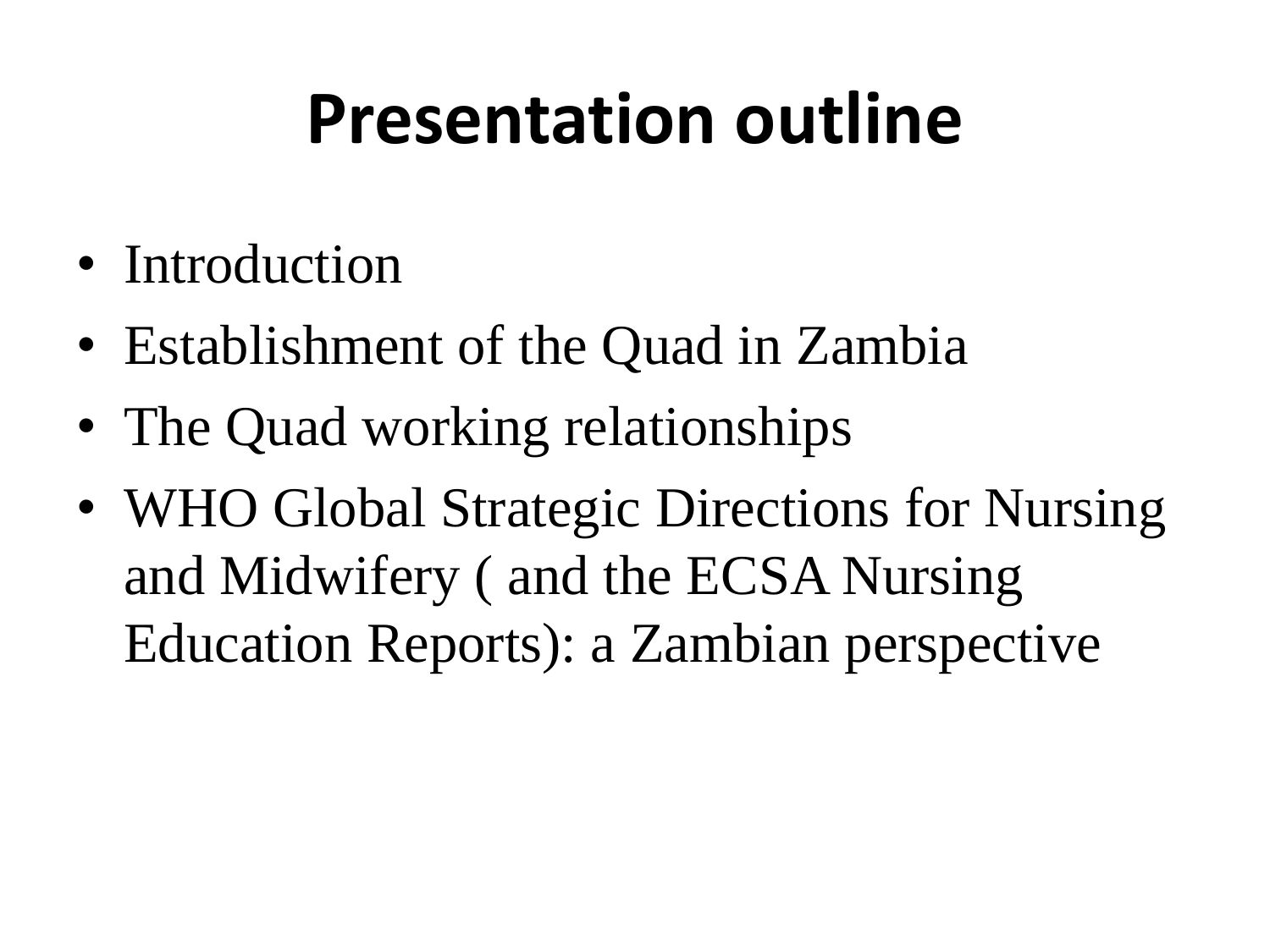### **Introduction**

- The "Nursing Quad" was formally constituted and institutionalized as a constant mechanism in the ECSA region while implementing the African Health Professions Regulatory Collaborative (ARC) project (2011-2017).
- This was to ensure that the nursing and midwifery agenda during implementation of that project was addressed in comprehensive manner to improve practice, regulatory governance, advocacy mechanisms to embrace change as well as strengthened education aspects to ensure sustainability of newly introduced approaches.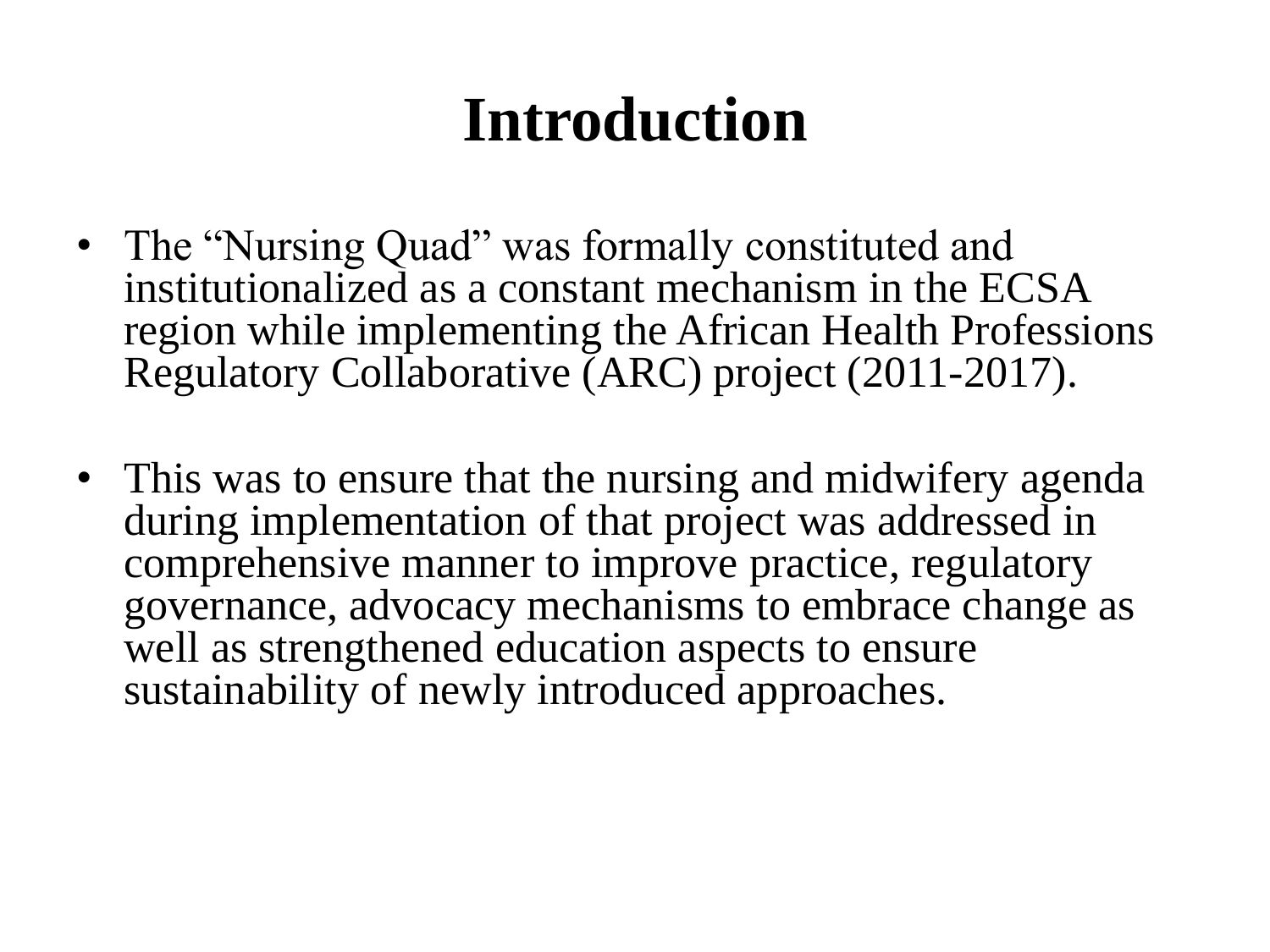# **The four Pillars of the Quad**

- The Quad included four nursing pillars in a respective country which include representation from:
- 1. Government (the Chief Nursing Officer/Director of Nursing and Midwifery Services or other Ministry-based nurse leaders);
- 2. Regulators (councils or other regulatory bodies),
- 3. Professional association leadership.
- 4. Nursing educators (professors, educators, and preceptors),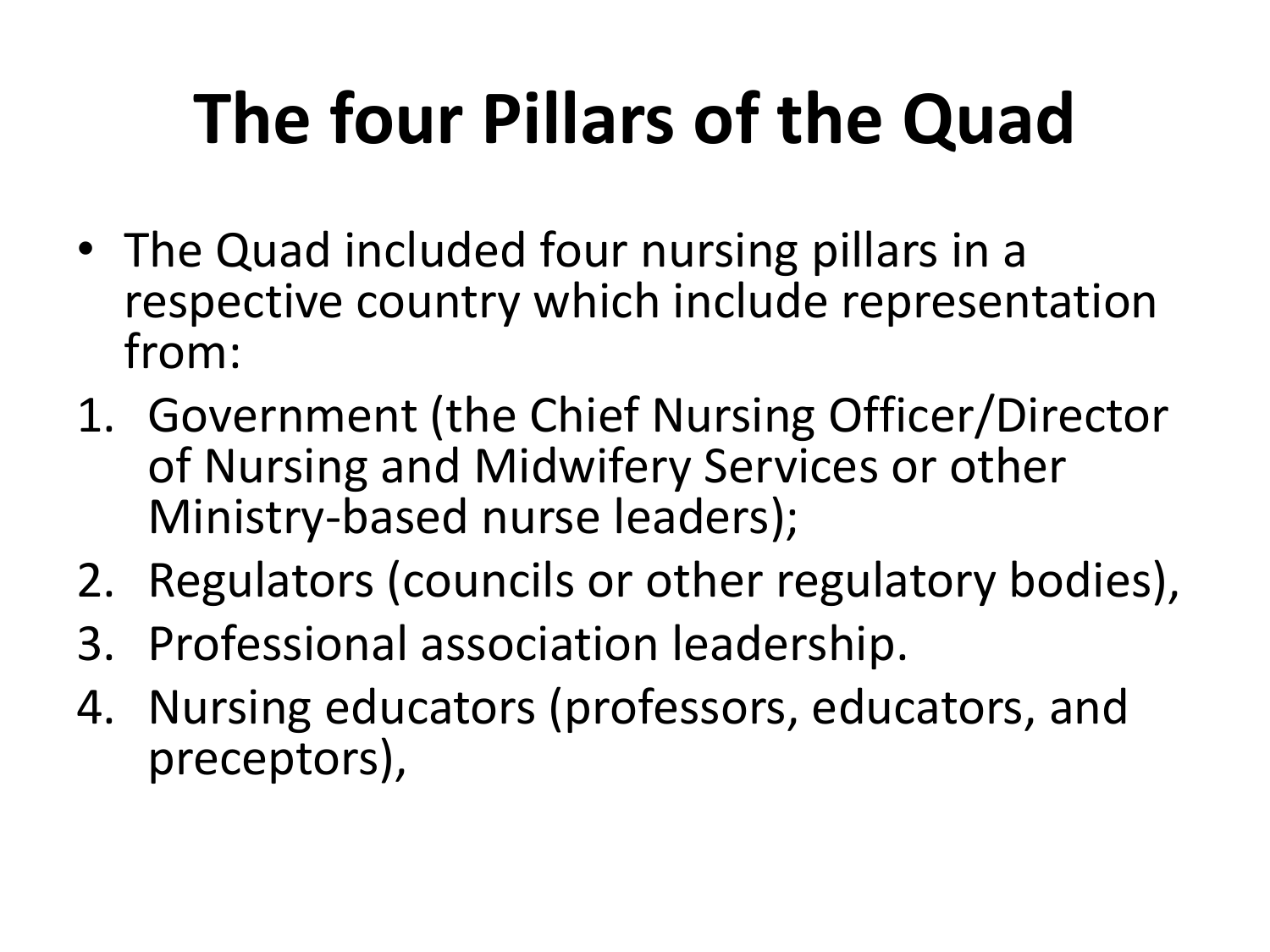# **Establishment of the Quad**

The purpose of the partnership was designed to increase the regulatory capacity of the health professional organizations. The objectives of the partnership were to:

- i. Ensure Nursing and midwifery practice standards are harmonized in the ECSA Region and aligned with global standards
- ii. Ensure national nursing and midwifery regulatory frameworks are updated and reflect nationally approved practice and educational reforms
- iii. Strengthen the capacity of the health professional councils within the ECSA Region to conduct key regulatory functions
- iv. Establish sustained consortia of African Nursing and Midwifery leaders in practice and regulation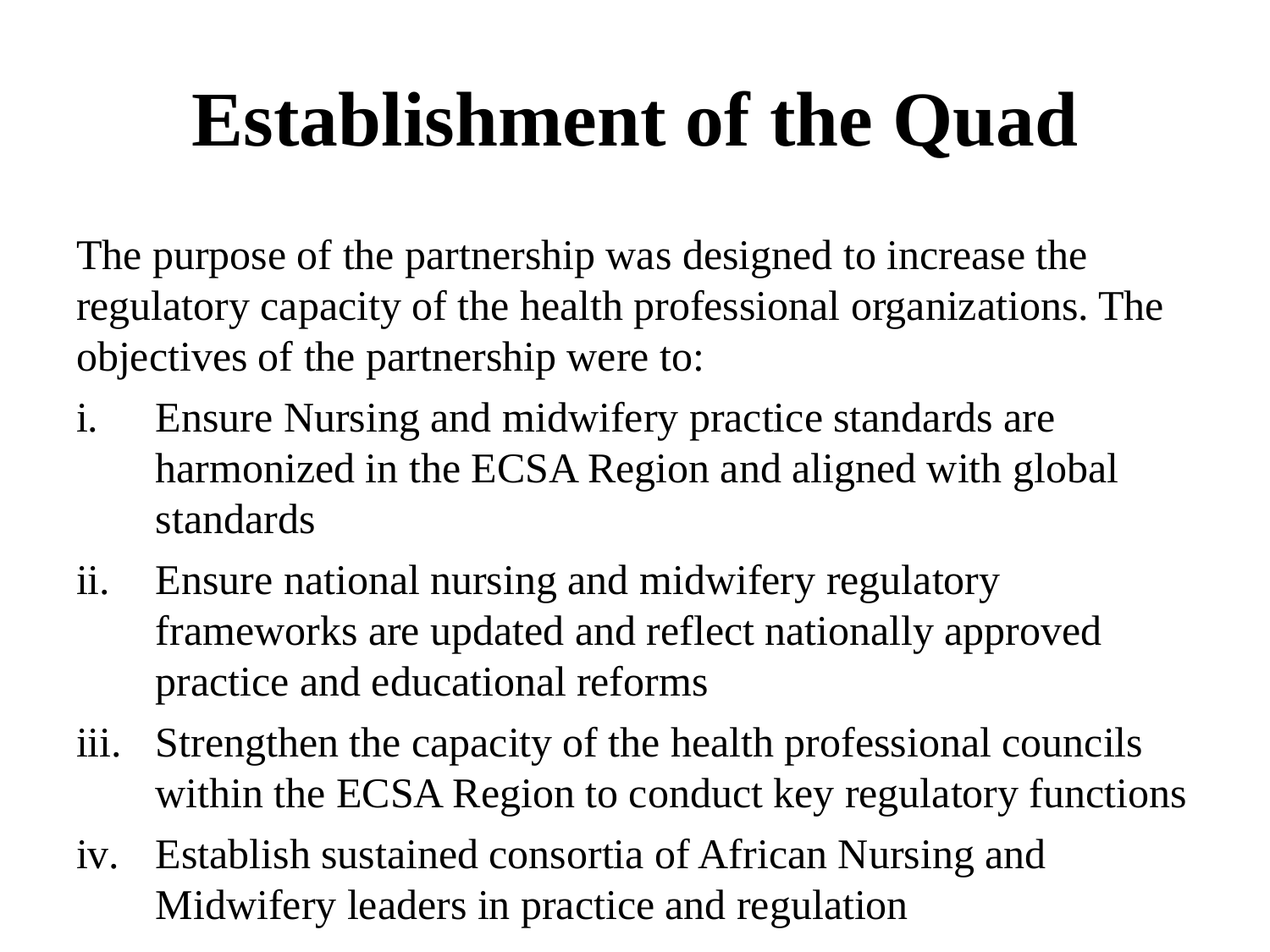### **Establishment of the Zambia Quad**

The Quad initiative was launched in February 2011 in Nairobi, Kenya.

The Quad was mobilised as African Health Professions Regional Collaborative (ARC) for nurses and midwives from 14 countries in the ECSA Region.

Zambia was able to strengthen the Nursing and midwifery leadership relationship through the establishment of the Quad at country level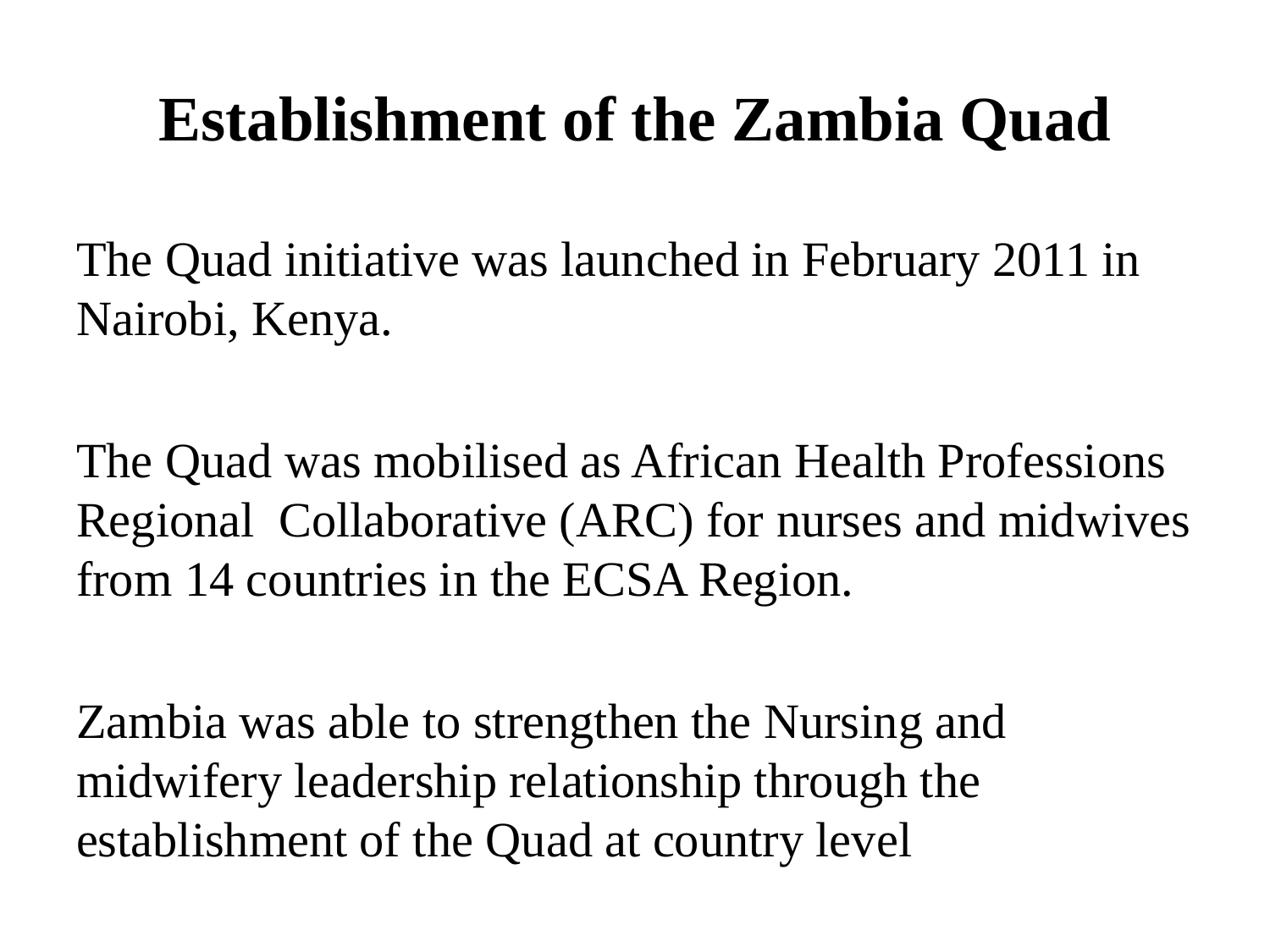# The Quad in Zambia

Zambia has been implementing Quad activities since 2012. The country participated in the initial ARC projects and initiated the CPD for renewal of licences.

#### **The Quad leadership comprise:**

- i. The Ministry of Health top Nursing and Midwifery leader (Director of Nursing/Midwifery)
- ii. The Registrar of the Nursing and Midwifery Regulatory body (Registrar)
- iii. The President of the Nursing and Midwifery Organization (ZUNO)
- iv. The Senior Representative of the Nursing and Midwifery Academia (Education)

The aim of the Quad is to harmonise our working relationship of the nursing and midwifery leadership at country level and to provide direction in nursing and midwifery education and practice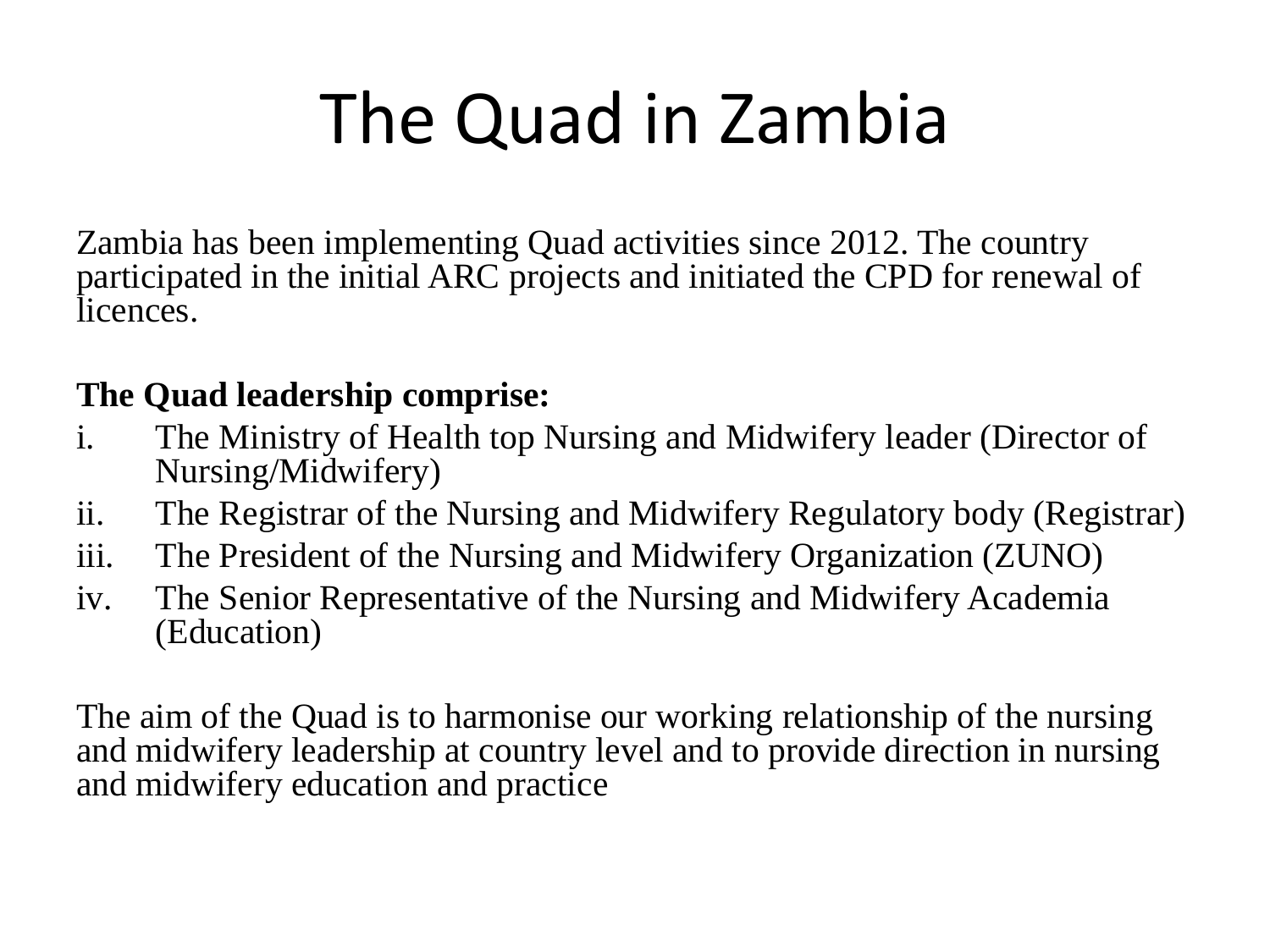#### The Role of the Quad

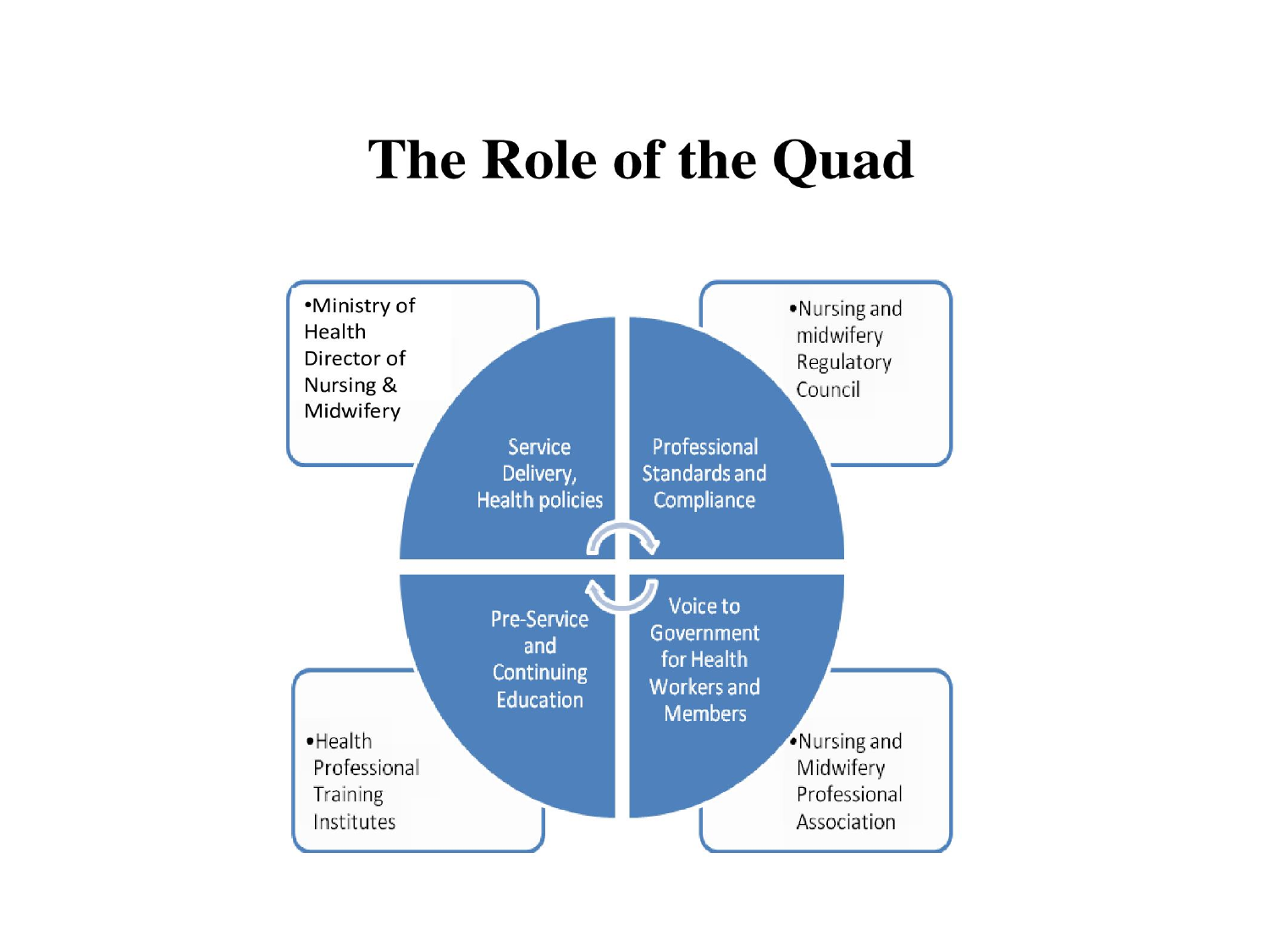## **The working Relationship of the Quad in Zambia**

- From the time the Quad was established, the Zambian Nurse Leaders have been working together, in consultation and making collective decisions related to Nursing and Midwifery professions under the four areas:
- Education
- Clinical Practice
- Leadership and Management
- Research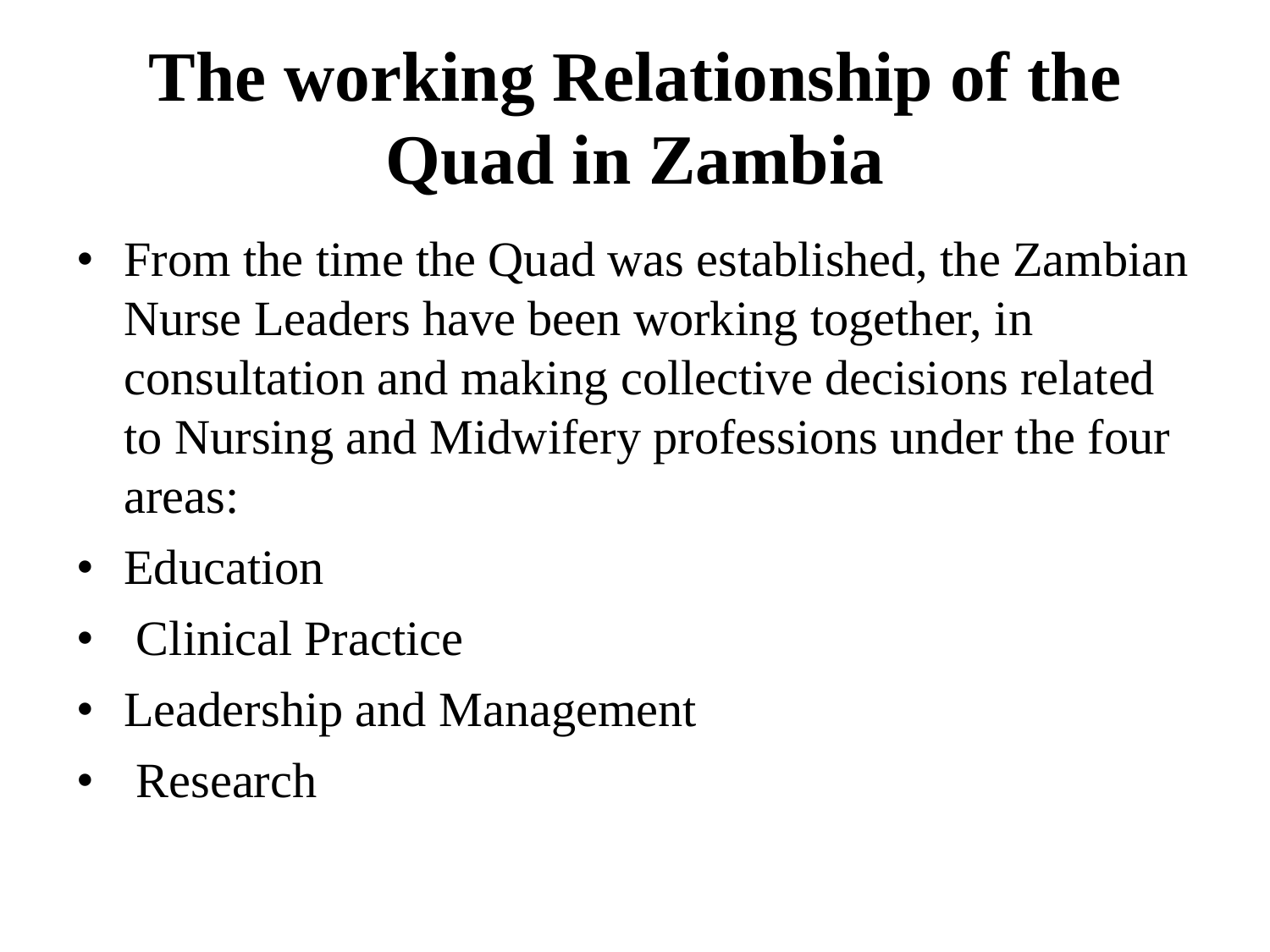#### **WHO Global Strategic Directions for Nursing and Midwifery and the ECSA Nursing Education Reports, a Zambian perspective:**

- The Government of the Republic of Zambia since August 2016 had launched a paradigm shift in the health sector reviving the goal of attainment of the Universal Health Coverage (UHC) through the highest level of commitment to a transformative agenda.
- The Nursing and Midwifery fraternity in Zambia is alive to the attainment of the UHC (SDG 3) and has been implementing four SDNM and recommendations from the ECSA Nursing Education and labour markets Reports through the collaboration of the Quad.
- All the four pillars of the Quad are involved in implementation of the same.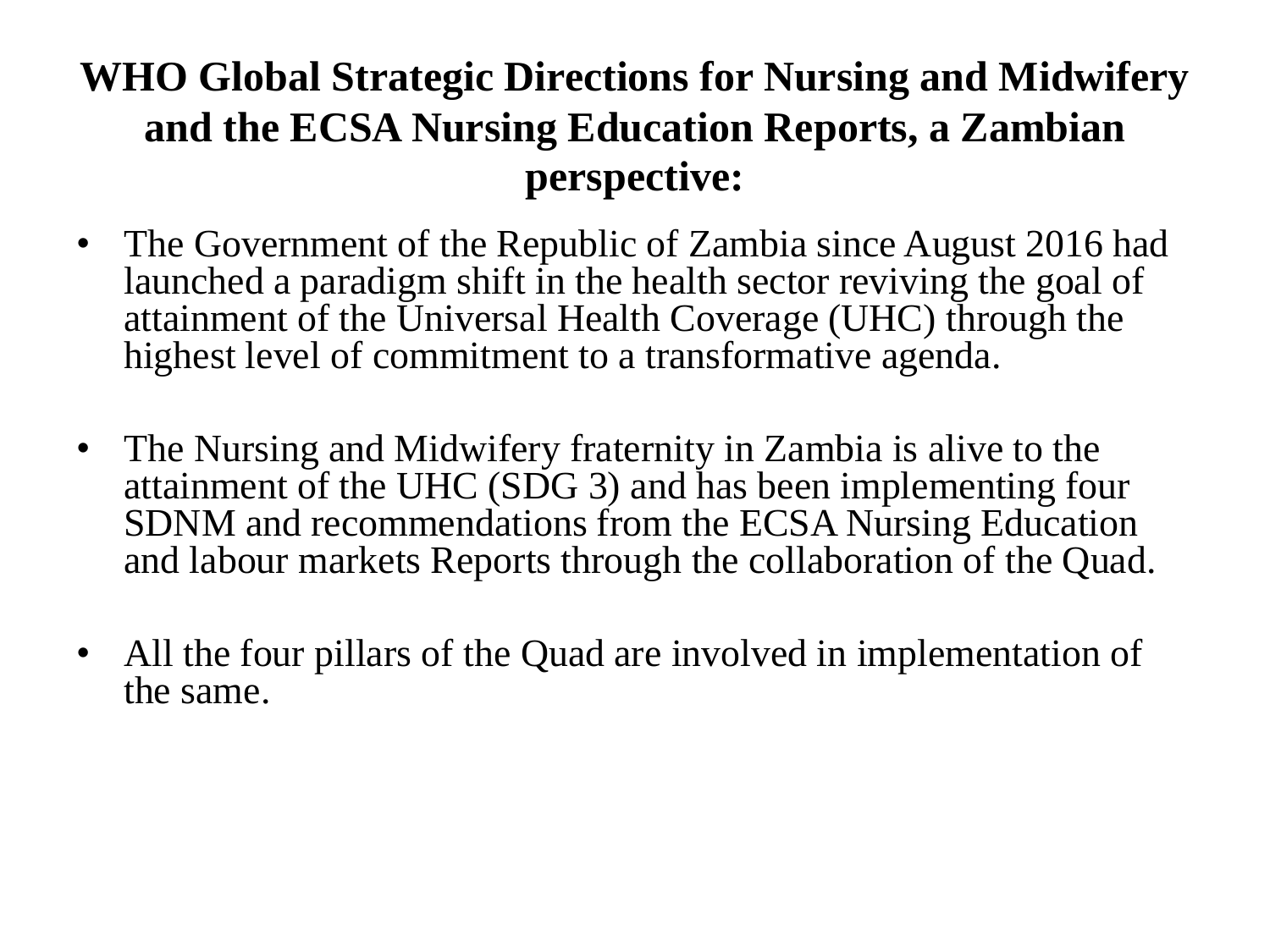# **Education**

- Development and review of different competence based curricular for Nursing and Midwifery programmes and their launch to strengthen the MoH transformative agenda through the PHC approach and to improve health services.
- This has been driven by the disease burden and the health needs of the Zambian Community.
- Pre-service public health Nursing
- Oncology Nursing
- Pre-service paeds nursing
- BSc critical care nursing
- Emergency and Trauma Nursing
- Direct Midwifery
- Neonatal nursing
- COVID Response for nursing and midwifery education -2020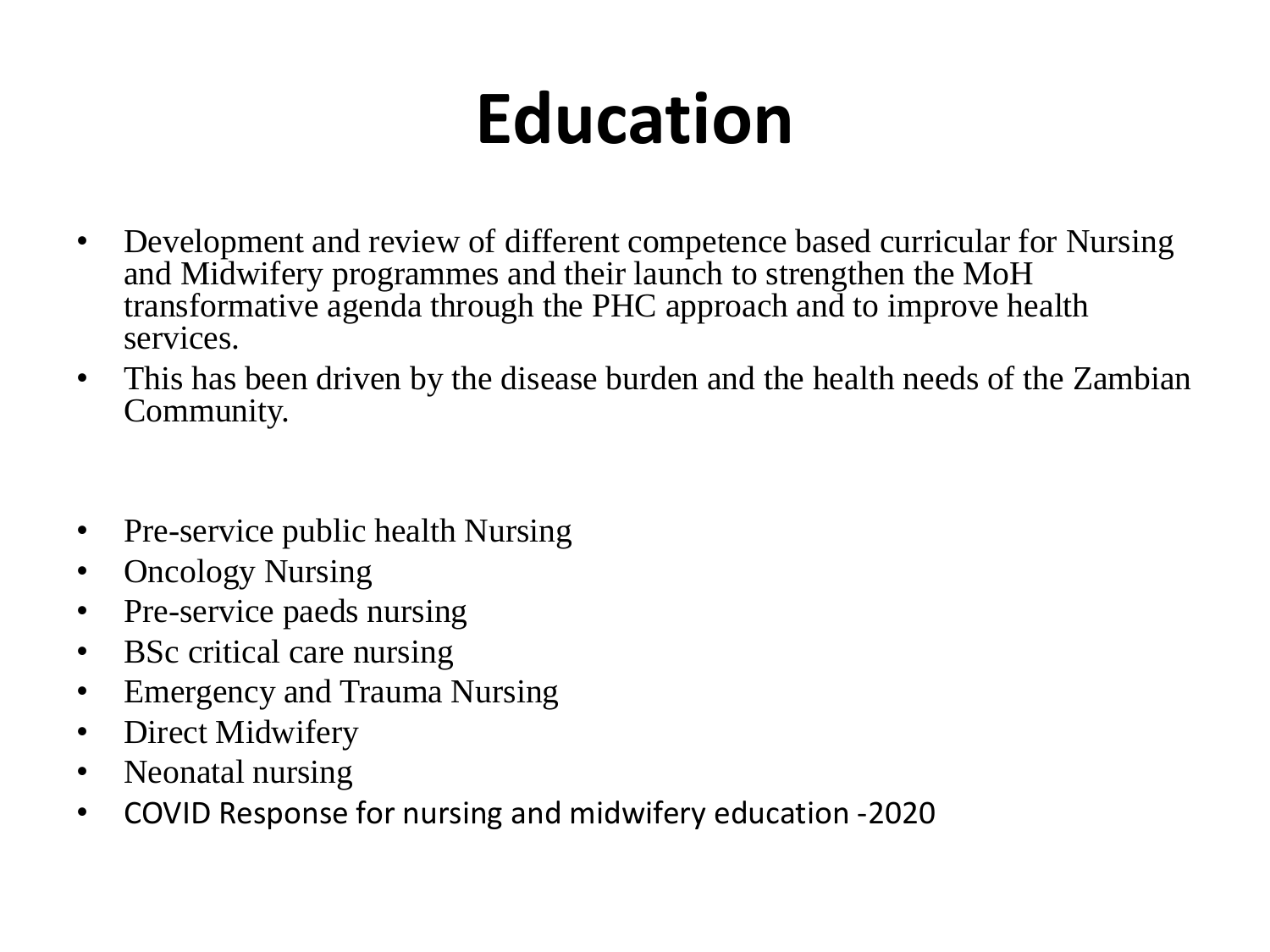# **Education**

- **Reviewed the following curricular:**
- Midwifery
- **HIV Nurse Practitioner**
- Clinical Instructor Nursing
- Developed a disability module and incorporated sign language in to the Nursing curriculum
- Trained and sensitisation of lecturers to the new materials and curricular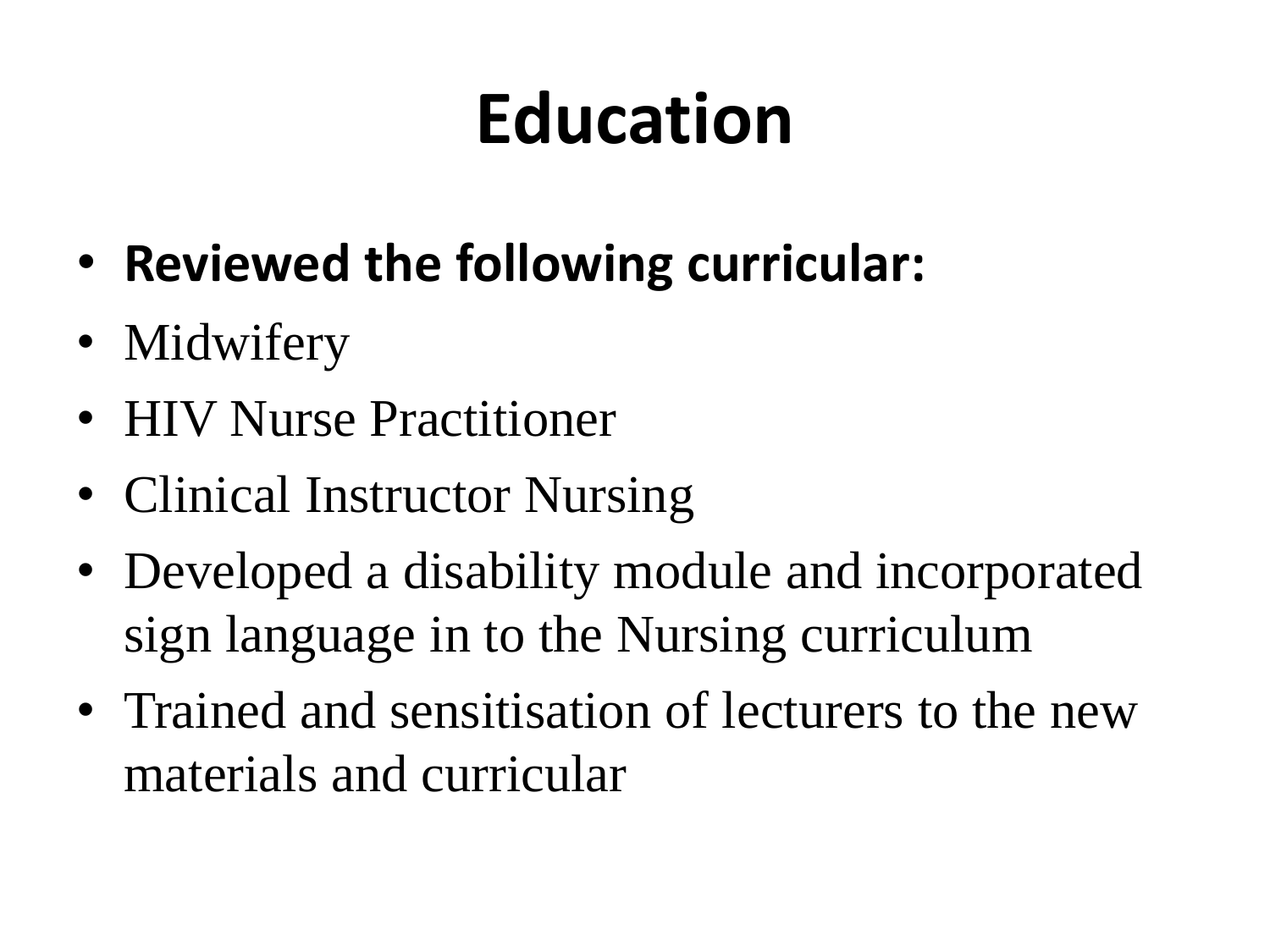## **Education**

- Opening of new nursing and midwifery colleges in rural areas and advocacy on priority selection of local applicants.
- Increase of intakes per each academic year (9,000 RNs and 900 midwives)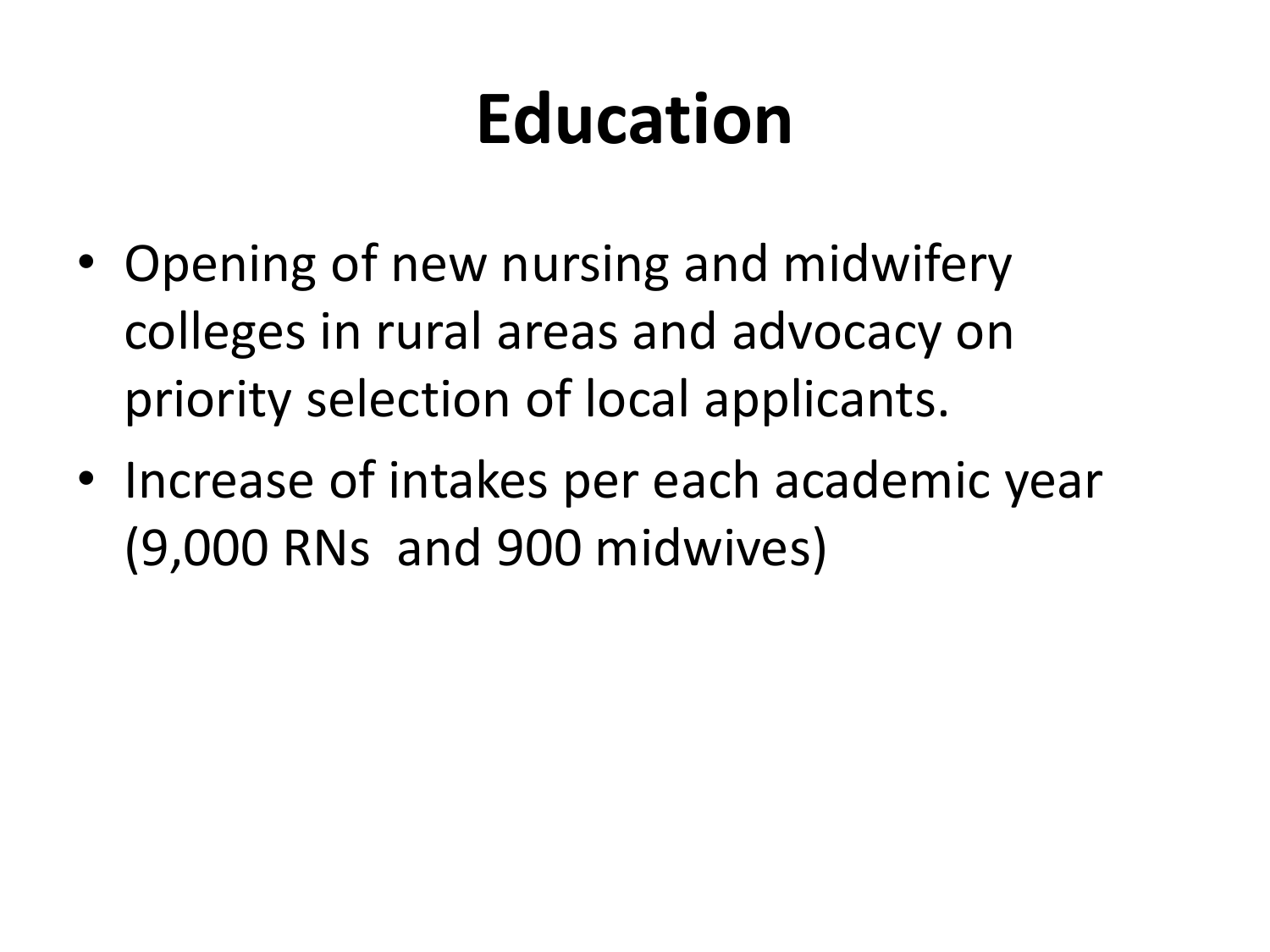## **Jobs - Areas of collaboration by the Quad**

- Conducting nursing and midwifery workforces planning – through nursing and midwifery audits
- Advocate for employment of newly qualified nurses and midwives to alleviate staff shortages especially during the COVID 19 pandemic.
- Advocacy is now being directed on employment of pre-service Public Health Nurses to the achievement of UHC through PHC.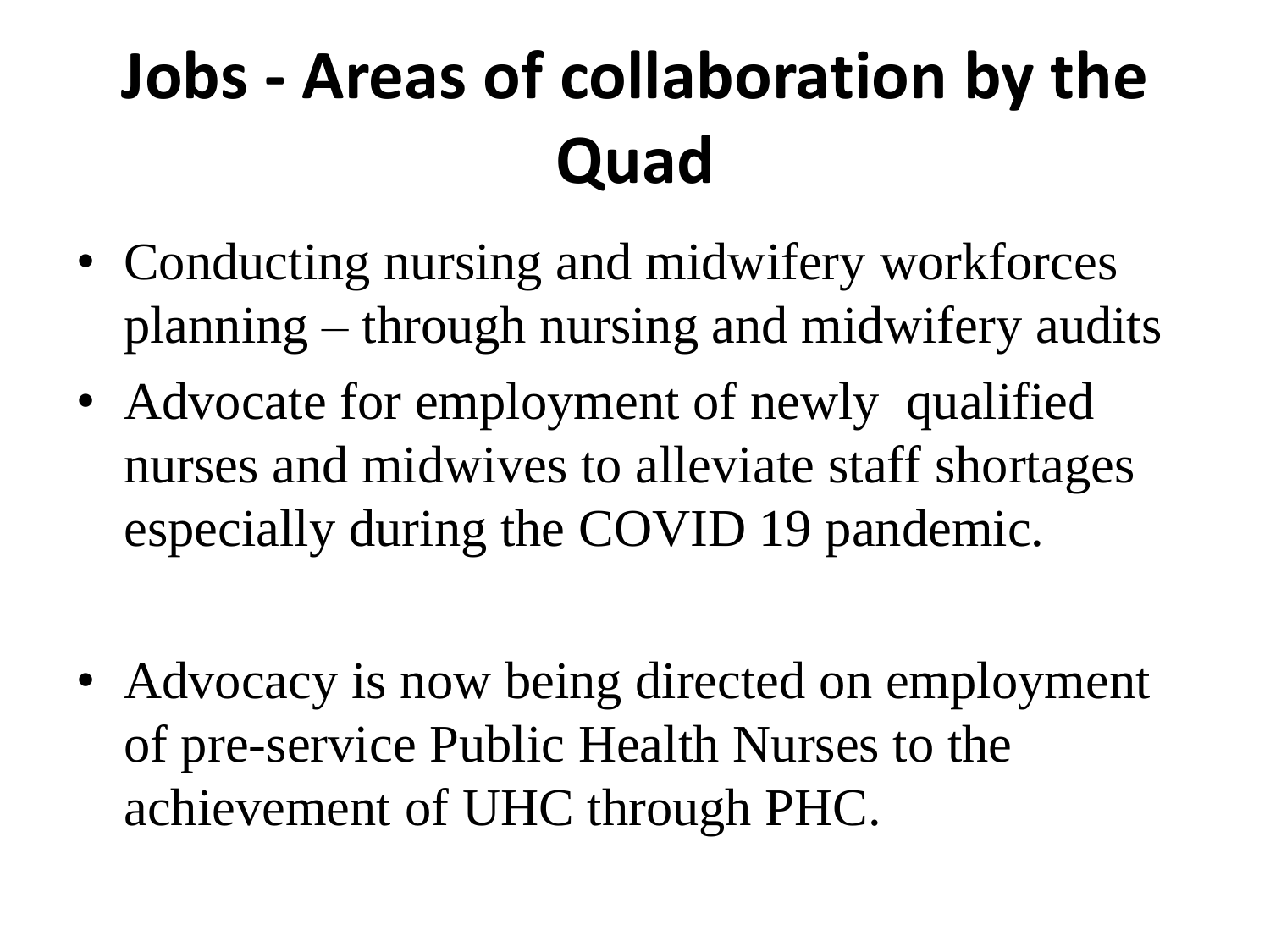### **Leadership - Areas of collaboration by the Quad**

- Establishment of the Department of Nursing and Midwifery at Ministry of Health and establishment of position of Director Nursing spear headed by ZUNO with support from the Quad
- Development of the national Nursing and Midwifery Strategic Plan to guide the building of the profession.
- Development of the infrastructure to increase the number of nurses being trained which resulted in building of the LMMU which included other professions. There was also nationwide upgrading and opening of new TIs.
- Development and revision of nursing and midwifery structures which expanded the leadership positions in the clinical areas and TIs.
- Reviewed and replaced the Nurses and Midwives Act of 1997 which has incorporated the mandatory CPD for license renewal and it is now in the process of developing the scopes of practice for each level of nursing and midwifery education/practice.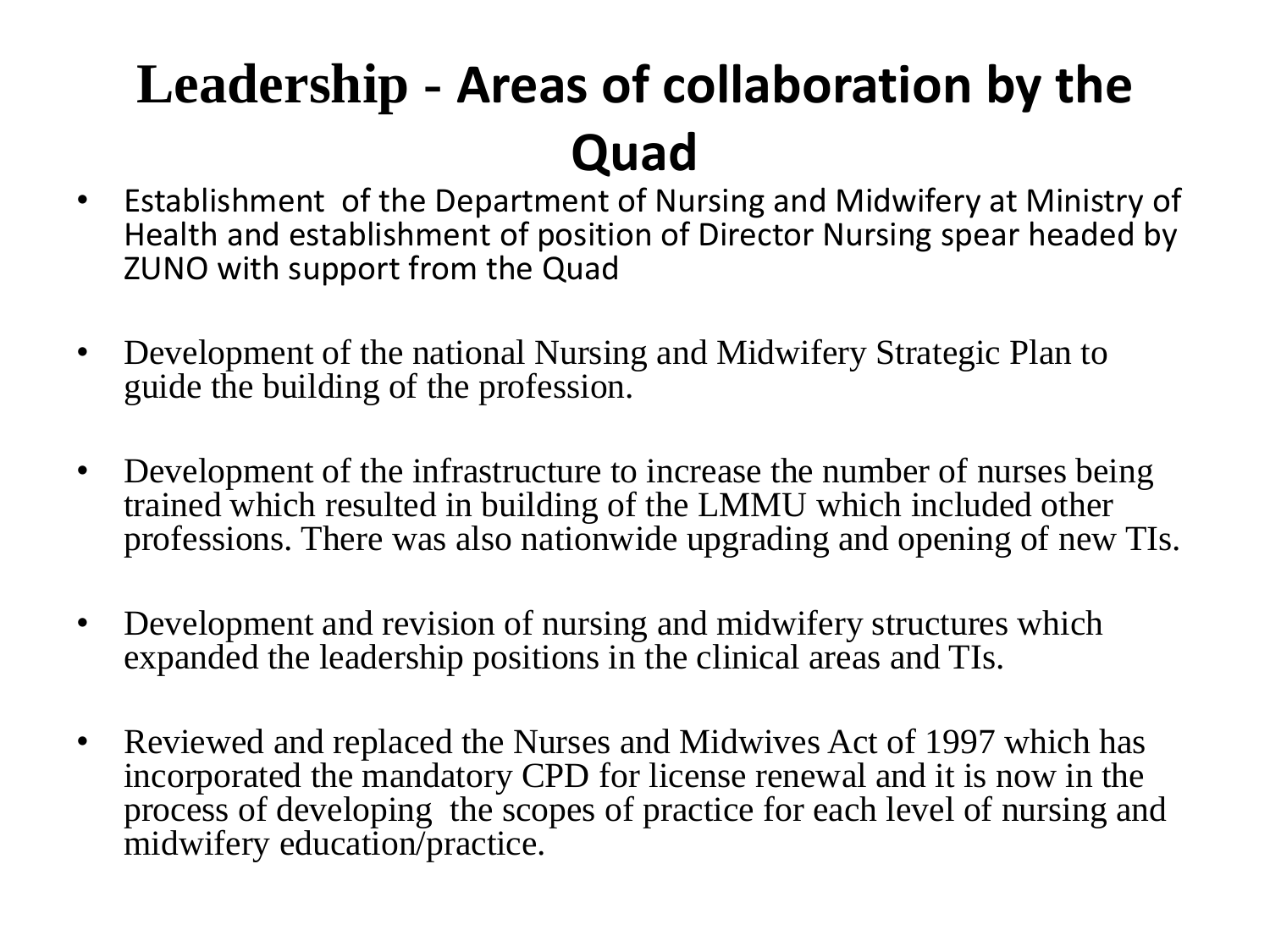### **Leadership - Areas of collaboration by the Quad**

- Nursing leadership is a critical issue. ZUNO working with other Quad members continue to Lobby and advocate for nursing and midwifery positions at Provincial and District levels.
- Developed a module on Nursing Leadership and management to be accessed as a CPD module
- Development of preceptorship module for practice and education and its implementation on new and serving nurses and midwives.
- Holding of meetings (virtually) with Nurse and Midwifery leaders (CNOs, PNOs, Heads, PTs etc)
- In May, 2019, the World Health Organization, declared the Year 2020 as the year of the Nurse and the Midwife. With this declaration, the Quad worked tirelessly putting together activities to showcase the activities of nurses and midwives.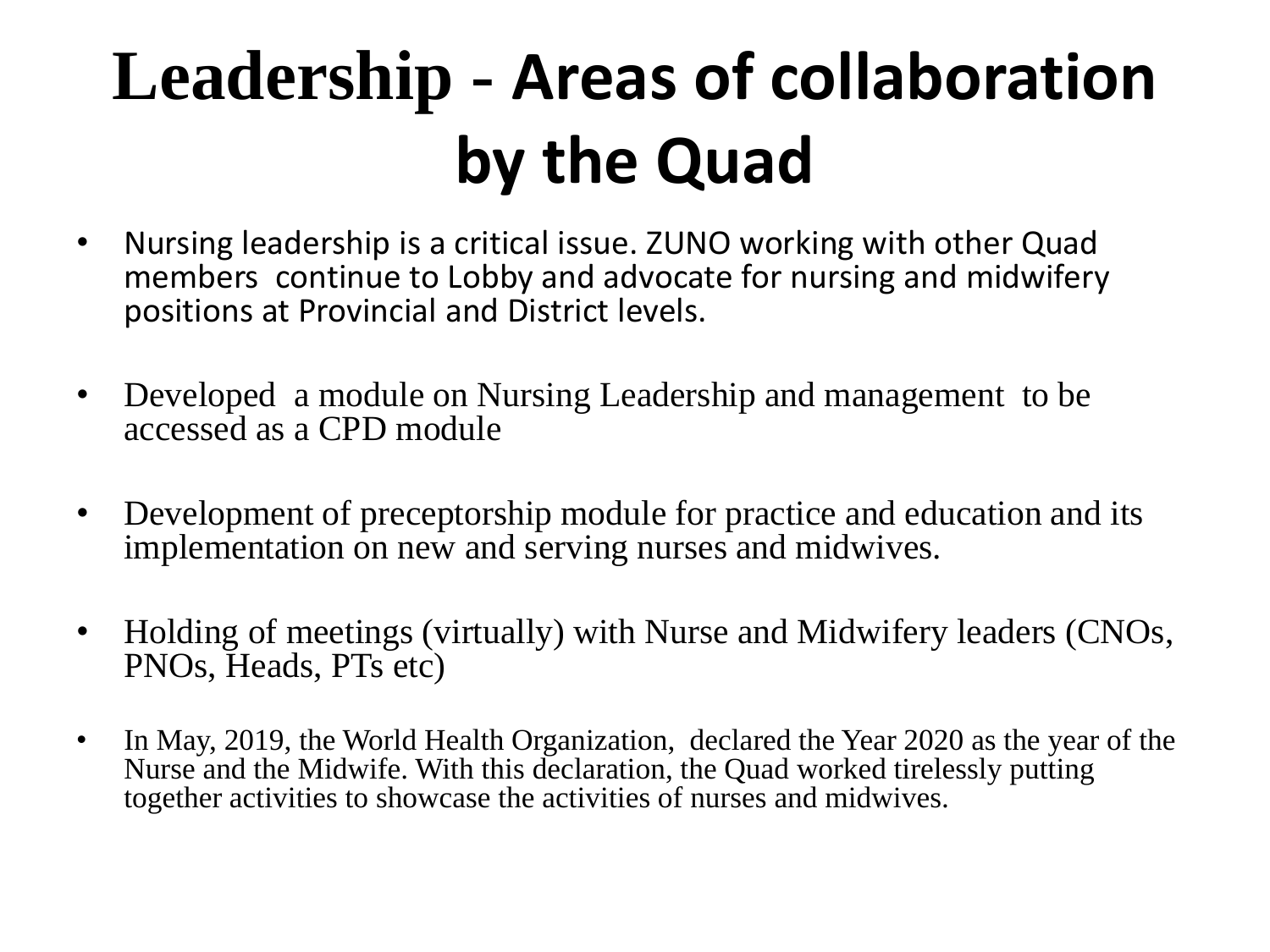### **Leadership and the COVID-19 Pandemic**

- i. With the emergency of the COVID 19, in 2020 the Quad held meetings to plan how nursing and midwifery was going contribute to the mitigation of the pandemic as the bulky of the work lay on the shoulders of nurses and midwives
- ii. The Quad mobilized nurses and midwives; and other resources to respond to the Pandemic
- iii. The Quad sensitized nurses on the dangers of the pandemic and how nurses can protect themselves and their families.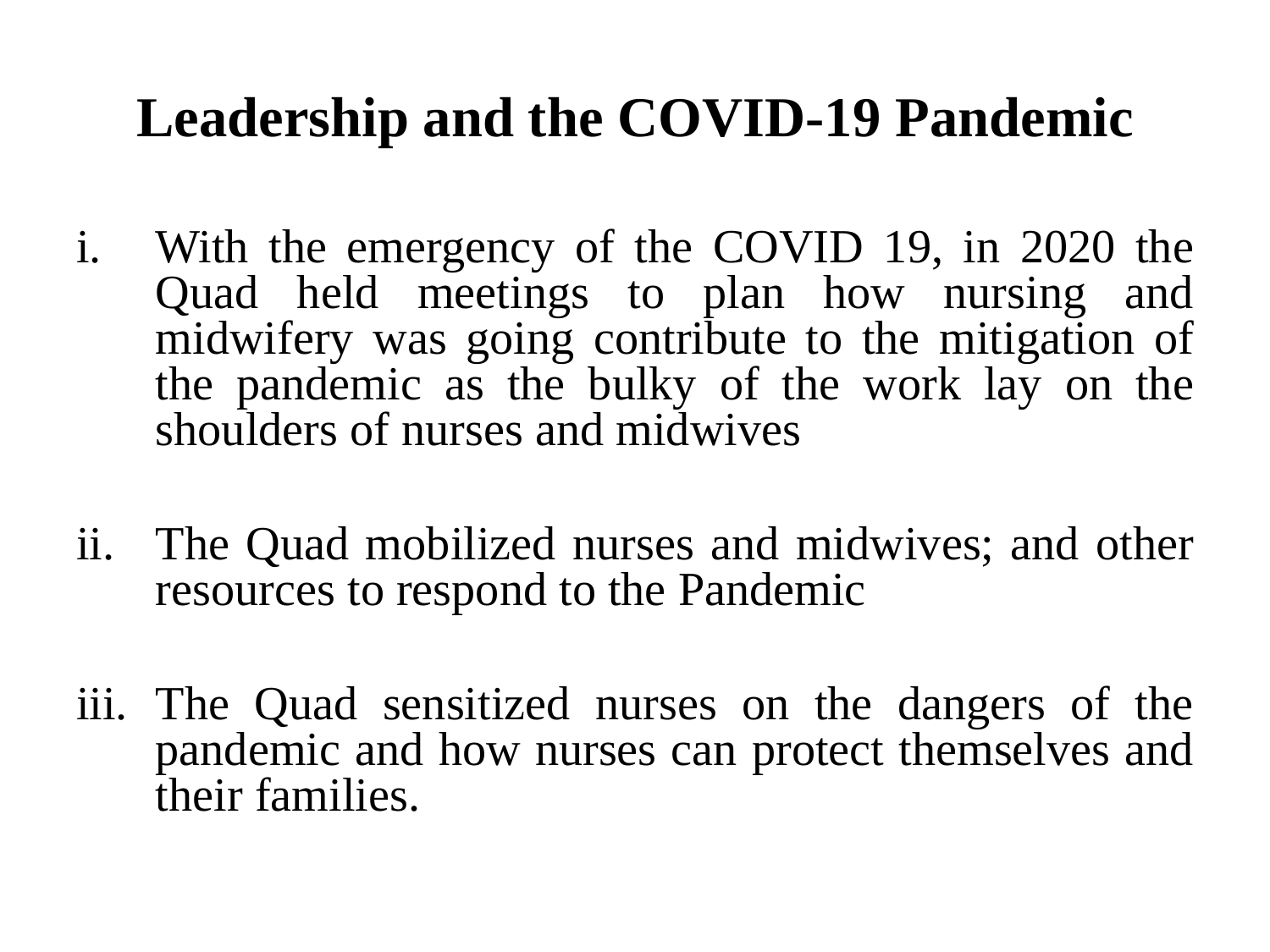### **Service delivery**

- Expanded scope of practice in the repealed Nurses and Midwives Act of 2019 No. 10 to allow nurses and midwives practice to full capacity and protect them.
- Mentorship and technical support of nurses and midwives in various service delivery institutions.
- Development of nursing and midwifery protocols and guidelines eg respectful maternity care etc
- During the COVID 19 pandemic advocated the employer to provide: Safe work environment, adequate Personal Protective Equipment (PPE), Hand washing Liquid Soap and Sanitizers, reduced hours of work in order to reduce long contact hours of exposure.